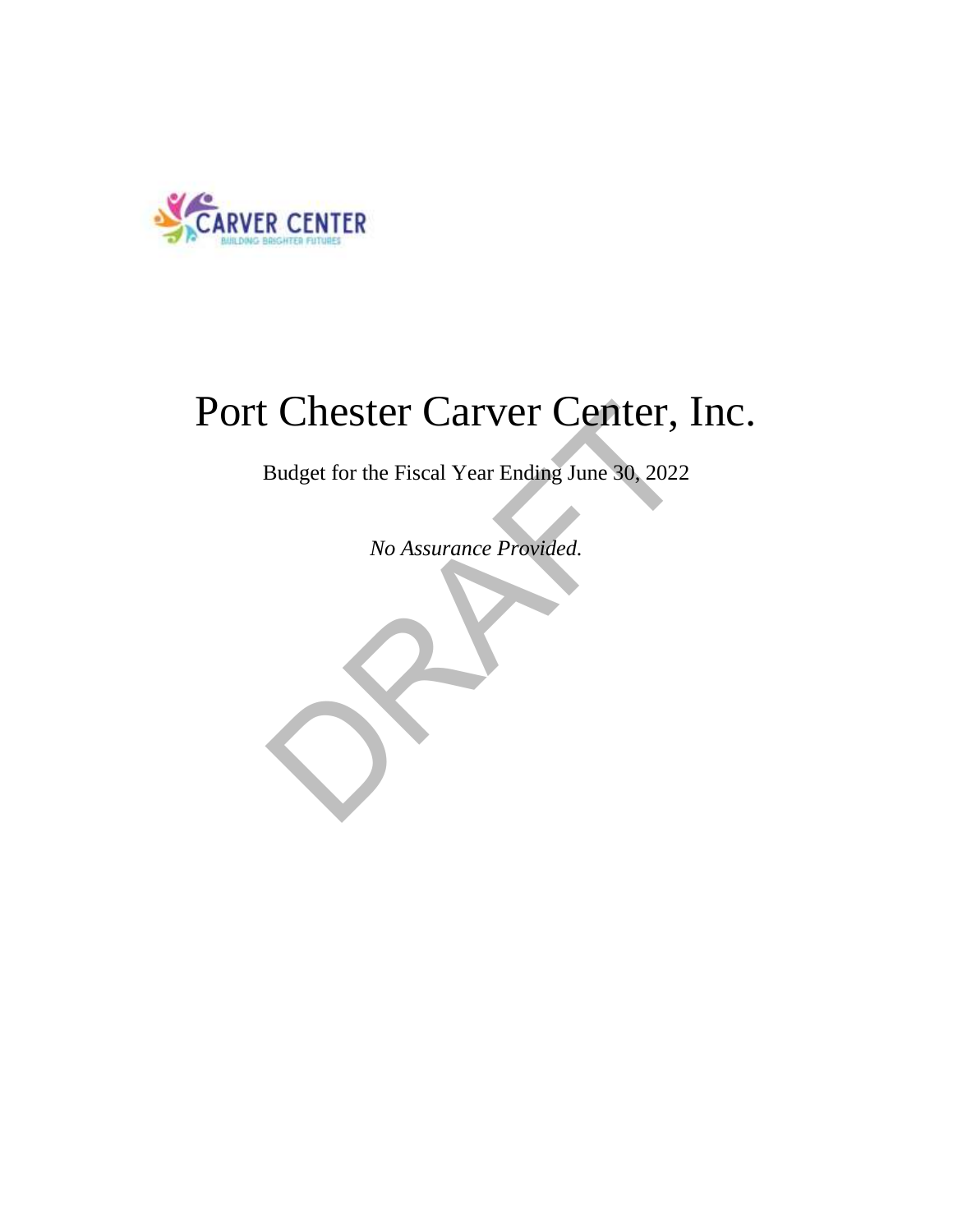## **Port Chester Carver Center Financial Summary 3-Jun-21**

**Fiscal Year 2022 Budget vs FY2021 Budget and Projected Results**

|                                        | Fiscal 2022 |               | Fiscal 2021 |               | Projected 2021 |                | FY2022 Budget vs.<br>2021 Projection |            | FY2021 Budget vs. | <b>Fiscal 2020 Budget</b> |           | Variance 2022<br>Budget vs 2020 |               |
|----------------------------------------|-------------|---------------|-------------|---------------|----------------|----------------|--------------------------------------|------------|-------------------|---------------------------|-----------|---------------------------------|---------------|
| <b>Ordinary Income/Expense</b>         |             | <b>Budget</b> |             | <b>Budget</b> |                | <b>Results</b> |                                      |            | 2021 Projection   |                           |           |                                 | <b>Budget</b> |
| Income                                 |             |               |             |               |                |                |                                      |            |                   |                           |           |                                 |               |
| 4000 · Unrestricted Contributions      | \$          | 1,086,249     | \$          | 958,000       | \$             | 1,139,990      | \$                                   | (53,741)   | \$<br>181,990     | \$                        | 1,018,250 | \$                              | 67,999        |
| 4100 · Restricted Contributions        |             | 387,179       |             | 331.179       |                | 300,000        |                                      | 87,179     | (31, 179)         |                           | 396,125   |                                 | (8,946)       |
| 4200 · Government Grants               |             | 119,650       |             | 322,267       |                | 150,318        |                                      | (30,668)   | (171, 949)        |                           | 350,235   |                                 | (230, 585)    |
| 4300 · Rental Income                   |             | 205,840       |             | 192,034       |                | 118,684        |                                      | 87,156     | (73,350)          |                           | 245,520   |                                 | (39,680)      |
| 4400 · Program Fee Income              |             | 110,900       |             | 39,000        |                | 8,949          |                                      | 101,951    | (30,051)          |                           | 384,625   |                                 | (273, 725)    |
| 4450 · Food Service Income             |             | 14,297        |             | 159,700       |                | 119,193        |                                      | (104, 896) | (40, 507)         |                           | 330,000   |                                 | (315,703)     |
| 4500 · Annual Benefit Income           |             | 460,000       |             | 375,000       |                | 400,000        |                                      | 60,000     | 25,000            |                           | 350,000   |                                 | 110,000       |
| 4525 · Student Dance Income            |             | $\sim$        |             | 30,000        |                | ÷.             |                                      |            | (30,000)          |                           | 60,000    |                                 | (60,000)      |
| 4600 · Endowment Income                |             | 100,000       |             | 100,000       |                | 100,000        |                                      |            |                   |                           | 130,000   |                                 | (30,000)      |
| 4700 · Miscellaneous Income            |             |               |             |               |                | 145,000        |                                      | (145,000)  | 145,000           |                           | 93,000    |                                 | (93,000)      |
| <b>Total Income</b>                    |             | 2,484,115     |             | 2,507,180     |                | 2,482,135      |                                      | 1,980      | (25, 046)         |                           | 3,357,755 |                                 | (873, 640)    |
| <b>Expenses</b>                        |             |               |             |               |                |                |                                      |            |                   |                           |           |                                 |               |
| $5000 \cdot$ Salaries and Benefits     |             | 1,508,560     |             | 1,463,638     |                | 1,506,348      |                                      | 2,212      | 42,710            |                           | 2,180,025 |                                 | (671, 465)    |
| $5000 \cdot$ Severance payments        |             |               |             |               |                |                |                                      |            |                   |                           | 19,764    |                                 | (19,764)      |
| 5400 Consultants and Contract Labor    |             | 185,640       |             | 155,000       |                | 155,797        |                                      | 29,843     | 797               |                           | 49,000    |                                 | 136,640       |
| 6015 · Community Activities            |             | 4,000         |             | 2,442         |                | 8,644          |                                      | (4, 644)   | 6,202             |                           | 2,125     |                                 | 1,875         |
| $6020 \cdot$ Field Trips               |             | 16,800        |             | 13,800        |                | 299            |                                      | 16,501     | (13,501)          |                           | 16,500    |                                 | 300           |
| 6030 · Food Service Programs and misc. |             | 50,758        |             | 172,089       |                | 93,837         |                                      | (43,079)   | (78, 252)         |                           | 245,157   |                                 | (194, 399)    |
| 6030 · Food Carver Market              |             | 25,000        |             |               |                | 68,467         |                                      | (43, 467)  | 68,467            |                           |           |                                 | 25,000        |
| 6030 · Food County Grants              |             | 7,000         |             |               |                | 16,523         |                                      | (9,523)    | 16,523            |                           |           |                                 | 7,000         |
| 6040 · Staff Development & Training    |             | 4,250         |             | 165           |                | 3,333          |                                      | 917        | 3,168             |                           | 3,300     |                                 | 950           |
| $6060 \cdot$ Transportation            |             | 4,000         |             | 2,303         |                | 53             |                                      | 3.947      | (2,250)           |                           | 5,898     |                                 | (1,898)       |
| $6070 \cdot$ Occupancy Expense         |             | 140,000       |             | 138,000       |                | 97,973         |                                      | 42,027     | (40,027)          |                           | 144,000   |                                 | (4,000)       |
| $6100 \cdot$ Insurance                 |             | 90,984        |             | 122,000       |                | 84,887         |                                      | 6,097      | (37, 113)         |                           | 110,000   |                                 | (19,016)      |
| $6110 \cdot$ Repairs & Maintenance     |             | 46,500        |             | 73,421        |                | 59,479         |                                      | (12, 979)  | (13,942)          |                           | 79,400    |                                 | (32,900)      |
| $6140 \cdot$ Automobile Expense        |             | 6,000         |             | 13,900        |                | 8,429          |                                      | (2, 429)   | (5, 471)          |                           | 13,900    |                                 | (7,900)       |
| $6150 \cdot$ Licenses, Fees & Permits  |             | 1,000         |             | 1,053         |                | 1,947          |                                      | (947)      | 894               |                           | 4,000     |                                 | (3,000)       |
| 6160 · Annual Benefit Expense          |             | 110,000       |             | 25,000        |                | 1,239          |                                      | 108,761    | (23,761)          |                           | 100,000   |                                 | 10,000        |
| 6165 · Student Dance Expense           |             |               |             | 11,400        |                | ÷.             |                                      | ÷.         | (11,400)          |                           | 22,400    |                                 | (22, 400)     |
| $6170 \cdot$ Advertising               |             | 3,000         |             | 3,633         |                | 105            |                                      | 2,895      | (3,528)           |                           | 6,000     |                                 | (3,000)       |
| 6180 · Conferences, Meetings, Seminars |             | 1,000         |             | 1,073         |                |                |                                      | 1,000      | (1,073)           |                           | 1,500     |                                 | (500)         |
| $6190 \cdot$ Subscriptions             |             | 12,760        |             | 10,701        |                | 14,039         |                                      | (1,279)    | 3,338             |                           | 10,480    |                                 | 2,280         |
| $6200 \cdot$ Supplies                  |             | 33,190        |             | 35,625        |                | 18,555         |                                      | 14,635     | (17,070)          |                           | 51,925    |                                 | (18, 735)     |
| $6210 \cdot \text{Postage}$            |             | 6,950         |             | 7,700         |                | 1,532          |                                      | 5,418      | (6, 168)          |                           | 3,650     |                                 | 3,300         |
| $6220 \cdot \text{Pritting}$           |             | 9,000         |             | 9,000         |                | 9,929          |                                      | (929)      | 929               |                           | 15,000    |                                 | (6,000)       |
| 6230 · Donor Cultivation               |             | 1,100         |             | 350           |                | 1,140          |                                      | (40)       | 790               |                           | 350       |                                 | 750           |
| 6240- Telephone Internet               |             | 56,000        |             | 44,000        |                | 56,413         |                                      | (413)      | 12,413            |                           | 22,000    |                                 | 34,000        |
| $6250 \cdot$ Payroll Fees              |             | 9,500         |             | 13,000        |                | 8,679          |                                      | 821        | (4,321)           |                           | 15,000    |                                 | (5,500)       |
| 6270 · Bank Service Charges            |             | 17,800        |             | 7,800         |                | 14,971         |                                      | 2,829      | 7,171             |                           | 12,850    |                                 | 4,950         |
| $6280 \cdot$ Equipment Leases          |             | 13,700        |             | 13,044        |                | 15,947         |                                      | (2, 247)   | 2,903             |                           | 4,000     |                                 | 9.700         |
| 6290 - Interest Expense                |             |               |             | 13,114        |                | 12,500         |                                      | (12,500)   | (614)             |                           | 25,384    |                                 | (25, 384)     |
| $6300 \cdot$ Miscellaneous             |             | 2,750         |             | 2,106         |                | 3,160          |                                      | (410)      | 1,054             |                           | 5,400     |                                 | (2,650)       |
| 6310 · Professional Fees               |             | 126,000       |             | 130,120       |                | 107,448        |                                      | 18,552     | (22, 672)         |                           | 105,000   |                                 | 21,000        |
| <b>Total Expenses</b>                  |             | 2,493,242     |             | 2,485,477     |                | 2,371,672      |                                      | 121,570    | (113, 805)        |                           | 3,294,008 |                                 | (800, 766)    |
| <b>Net Ordinary Income</b>             | \$          | (9,127)       | \$          | 21,704        | \$             | 110,463        | \$                                   | (119,590)  | \$<br>88,759      | \$                        | 63,747    | \$                              | (72, 874)     |